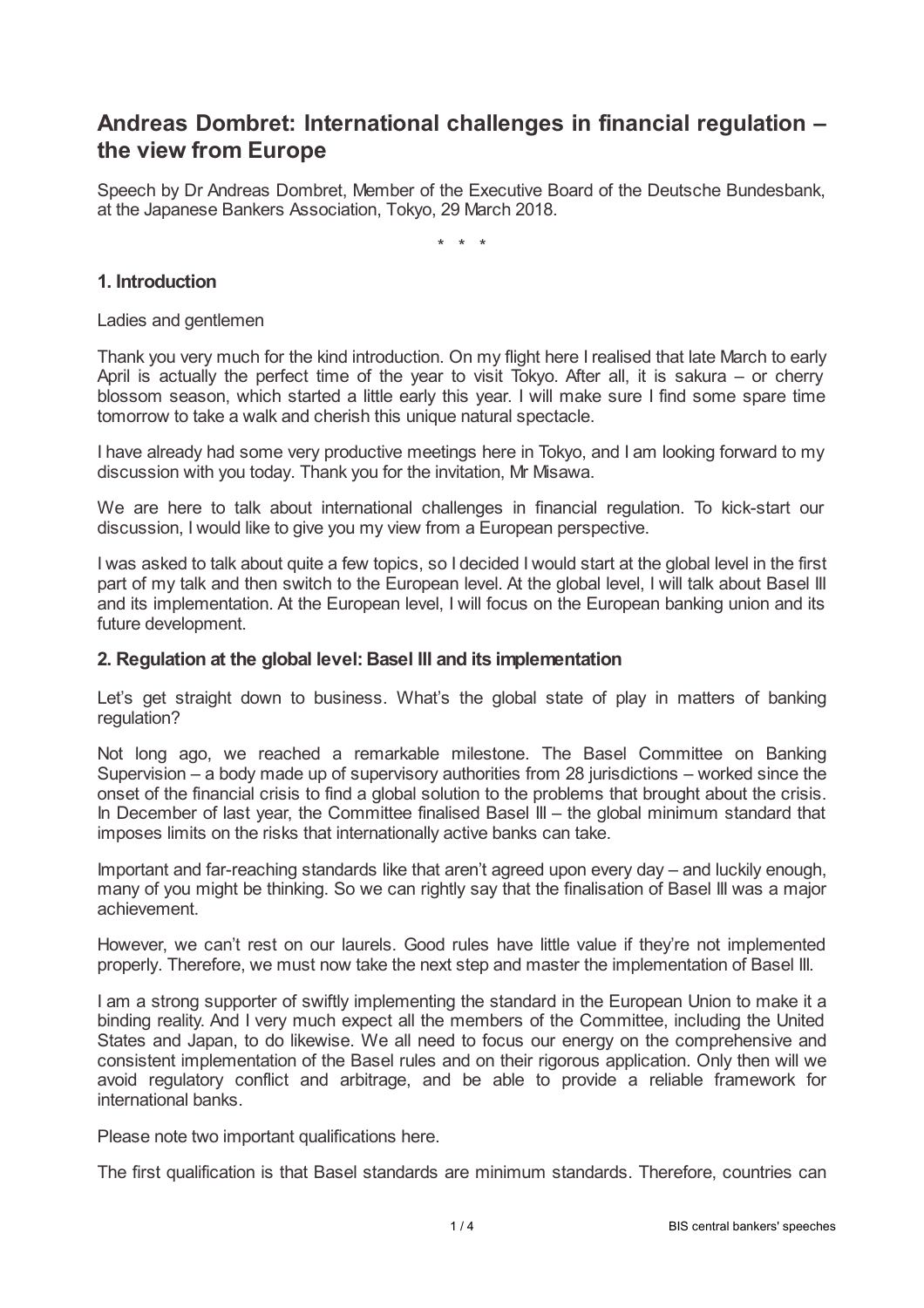decide to set stricter requirements if they like. Switzerland, for instance, has a higher leverage ratio. And as many of you know, the UK has ring-fencing rules in place that separate the vital basic functions of a bank from the riskier ones. Even though this policy is not of the Basel Committee's making, the UK is of course free to apply this add-on to the Basel rules in its jurisdiction.

The second qualification is that Basel standards are intended for, and tailored to, large, complex, and internationally active financial institutions. As a result, the rules themselves have become large and extremely complex, and Basel III is certainly no exception here. Appropriate as they are for the global players, the rules tend to overburden small institutions. The main problem is the compliance workload – that is, the work involved in meeting the requirements and demonstrating that they've been met.

Therefore, the rules could act as an additional handicap for small banks that are already under pressure from many sides. Take the rapid digitalisation of banking, for example, or the lowinterest-rate environment. In this regard, the smaller financial institutions in Europe are facing much the same challenges as those in Japan. One reaction that we are seeing in the European banking sector is continued consolidation.

As supervisors, it can't be in our interest to overburden smaller institutions with rules that were designed for their larger peers. This would effectively give an advantage to larger financial institutions and intensify the pressure to consolidate.

This is why jurisdictions are free to apply a different set of rules to smaller banks which operate solely within their national market and pose no threat to international financial stability. Most countries already have less restrictive rules for smaller banks in order to ease the operational burden on them. And I am a strong proponent of extending this proportionality further.

In Europe, we are currently busy fine-tuning our regulatory framework by providing some additional relief for small, low-risk institutions. Importantly, capital requirements will remain untouched. But we are aiming to reduce disclosure requirements, simplify reporting, and exempt some institutions from recovery and resolution planning, among other things.

So what's the global state of play in matters of banking regulation? One major step forward – the finalisation of Basel III – has already been taken. The next, equally important step lies immediately ahead of us – full implementation of these rules. During implementation, we should bear in mind that Basel standards are minimum, not maximum standards. Nevertheless, they are designed for the global players, and simpler rules are called for where small and regional institutions are concerned. Importantly, this principle of proportionality must not be mistaken for a loophole allowing lax implementation or even deregulation.

## **3. Regulation in Europe: building the banking union**

Now that you know my take on the global state of play, let's move on to the European level.

Like in many other regions, our main focus in Europe since the onset of the financial crisis has been on improving our regulatory framework and supervisory architecture to get rid of the gaps and loopholes uncovered by the financial crisis. We did this knowing that we can never make the system entirely crisis-proof, but that we have to do all we can.

One major outcome of this process in Europe was the establishment of the European banking union. November 2014 saw the launch of the common banking supervision arrangement – the Single Supervisory Mechanism. At the beginning of 2016, it was joined by the second pillar responsible for the recovery and resolution of credit institutions – the Single Resolution Mechanism. The banking union started with a great deal of momentum, and we can say without hubris that we have built up quite a lot from scratch within a very reasonable timeframe.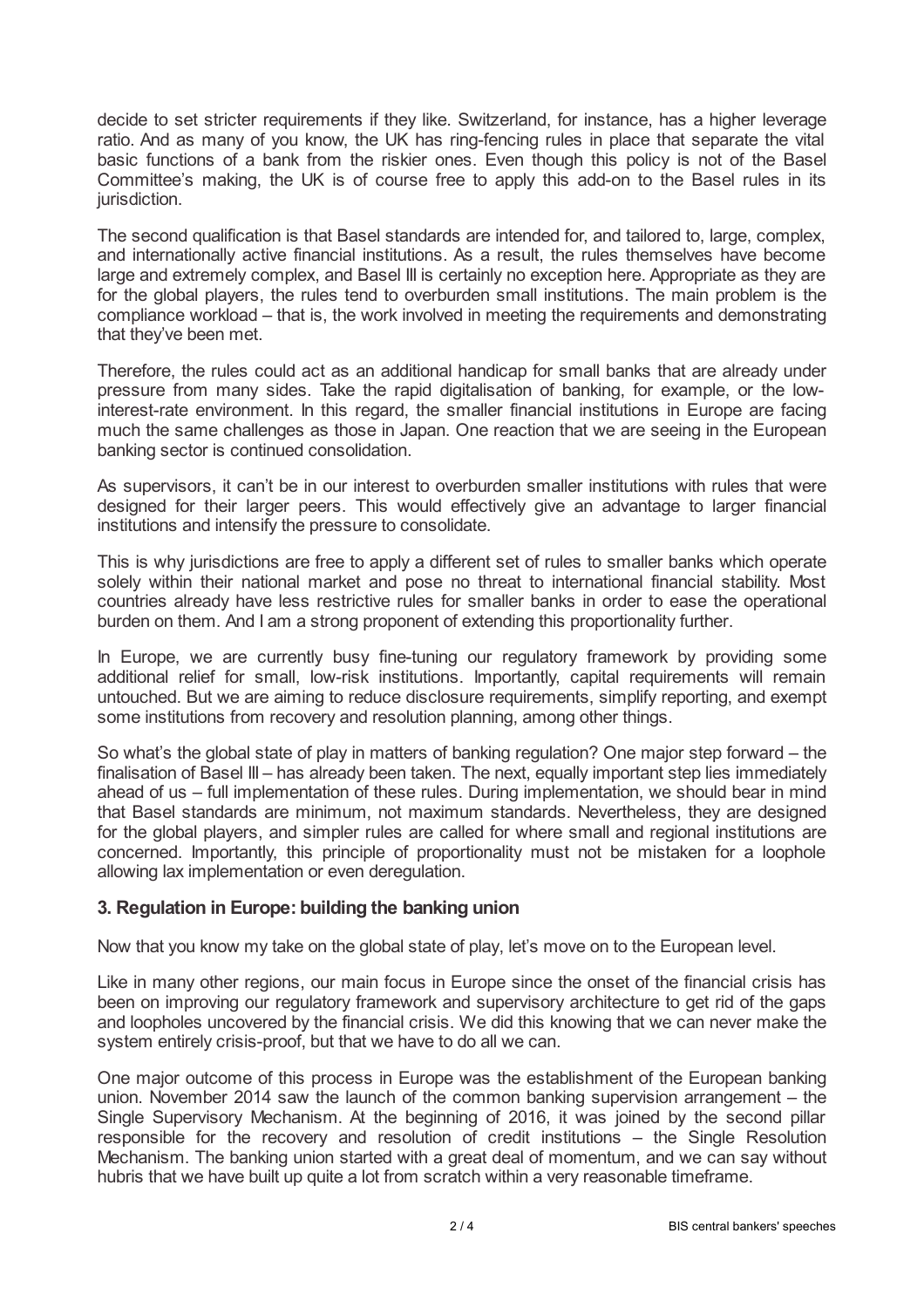However, there are still some gaps in the banking union's architecture. The banking union, and with it the euro area, requires further reform. Europe's heavy reliance on the banking sector stands out as one major reason why we need to make it more resilient still.

The most prominent proposal put forward in this context is the erection of a third pillar for the banking union, namely some form of European deposit insurance scheme – or EDIS, for short. It is a hotly debated topic these days, and rightly so. Strong deposit insurance is essential to reassure depositors and thus prevent runs and contagion. Therefore, it certainly makes sense to think about ways to shore up this backstop in Europe.

That said, you will probably be aware that the Bundesbank is one of the institutions that have been arguing against implementing EDIS prematurely. And that's not because we reject this proposal outright. The Bundesbank's position is not about blocking EDIS indefinitely. It is about sequencing the steps in the right order in order to reach the best possible solution.

And there are a number of issues which need to be addressed first. A European deposit insurance system would entail a mutualisation of liability. So before some form of European deposit insurance is introduced, we need to ensure that it is done on the basis of both more equal and significantly lower risk levels in all the countries involved.

Four initiatives are needed to reduce the threats that the balance sheets of too many euro area banks still pose:

- First, we need improvements to the Single Resolution Mechanism and an increase in bailinable capital.
- Second, we need institutional improvements concerning national insolvency regimes.
- Third, we need a reduction in non-performing loans on bank balance sheets.
- Fourth, we need adequate regulatory treatment of sovereign exposures.

All four points on this list are important, but I would like to focus on the last two today: nonperforming loans, or NPLs, and sovereign exposures.

Let's start with NPLs. Although volumes have declined overall in recent years, high NPL levels are still a matter of major concern in some EU member states. On the bright side, the average ratio of NPLs on European banks' balance sheets is about one-third down on the 2014 figure. However, there are two caveats.

First, we are coming from the very high levels in the years after the financial crisis. When we compare the current ratio with the lower pre-crisis levels, there is still a long way to go. What is more, the coverage ratio of non-performing loans at European banks has not improved significantly over the last three years.

Second, the reduction in risk we have seen so far is, to a large extent, attributable only to certain countries. For example, banks in Ireland and Spain have already made noticeable inroads into their high stocks of NPLs. In other countries, we are still looking at largely unchanged and stubbornly high ratios. In about a third of all EU countries, average NPL ratios are still in the double digits. To appreciate what this means, it is instructive to compare European NPL ratios with those in the US or Japan. Here, the NPL ratio in 2016 stood at roughly 1.5 per cent on average. So the fundamental problem – the very heterogeneous distribution of NPLs across EU member countries – remains unsolved.

Therefore, we need to make further progress on this front before we can establish a European deposit insurance system. And our efforts need to go beyond preventing risks from building up in the future. We also have to cleanse balance sheets of existing stocks of NPLs. So far, the European Central Bank and the European Commission have both only presented measures